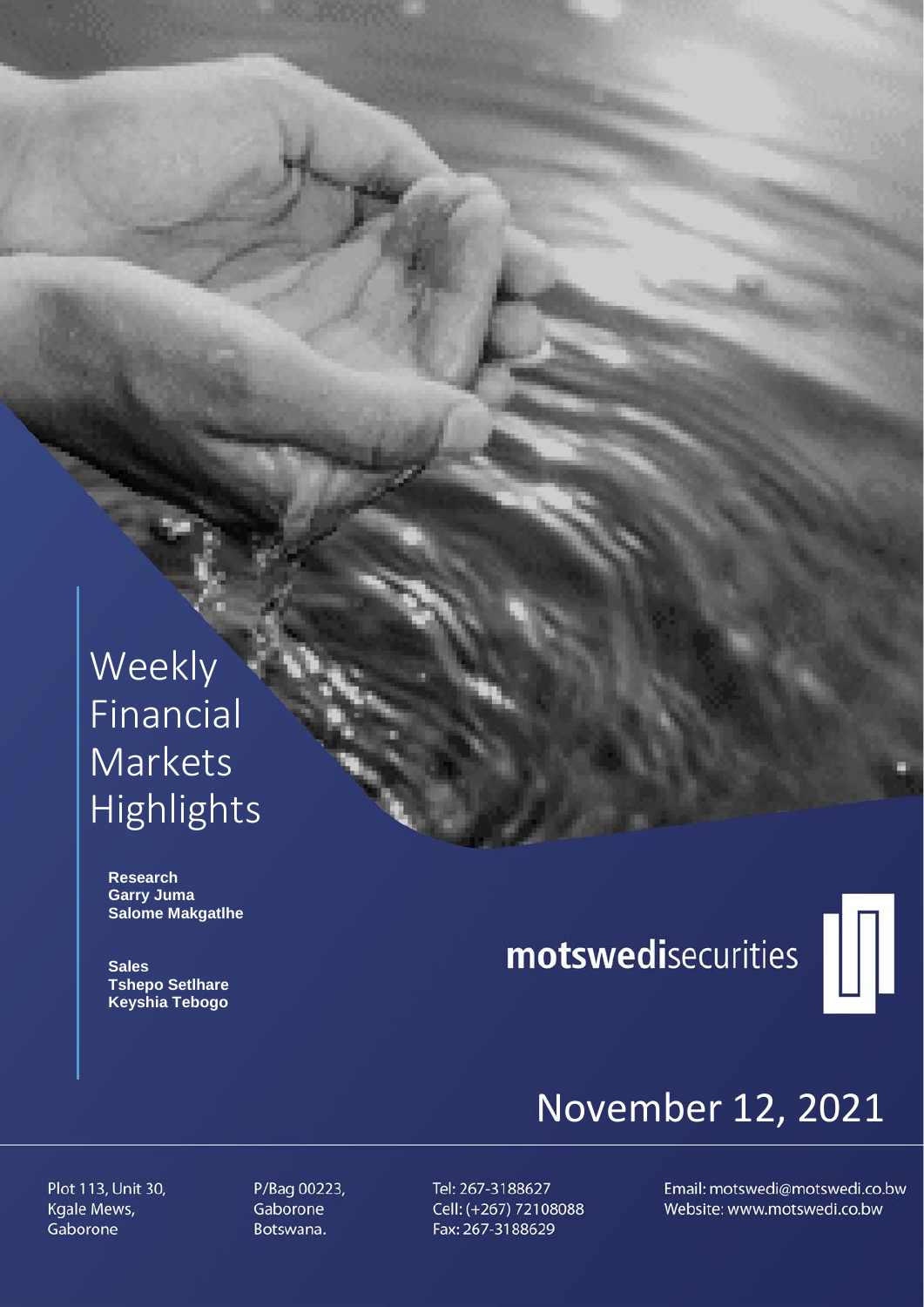

A member of the Botswana Stock Exchange

# **1.0 Local Equity…**

The Domestic Company Index (DCI) recovered its losses from the prior week, up 0.26% supported by value gains noted in Sechaba, Turnstar and Chobe. The DCI closed the week sitting pretty at a 13-month high, with a year to date growth of 1.13%. The Domestic Company Total Returns Index (DCTRI) on the other hand, closed its ninth straight week of gains. The DCTRI, closed Friday trading at a 35 month high, and on a year to date basis has grown 10.14%.

Letshego's investors came to the market to liquidate some of their investments after successfully qualifying for the Company's 7.30 thebe (gross) interim dividend last week (03 November 2021), as well as benefitting from the stock's price gain over the last few months. At Letshego's current market price of P1.30/share, this is a 26-month high for the stock. Meanwhile on a year to date basis, the stock has grown 80.6% and strong demand may see this grow further in the short term. For the week, Letshego was the most liquid stock, trading between investors over 20mn shares at its prevailing market price of P1.30/share.

Sechaba appears to be getting some shine from investors in the last few weeks, as the share price ticked up 5 thebe to close the week valued at P16.70/share. There is expectation that Sechaba's operational performance will increase as consumer uptake from both its subsidiaries increase in preparation of the festive season.

resulting in lower newly reported COVID-19 cases.  $\frac{2}{2}$ Chobe reversed the losses noted in the prior week, to close valued at P7.35/share. Optimism remains that the tourism industry will recover in due course as the vaccine rollout is expedited in the country,

This sentiment is bolstered by the removal of Botswana from the UK travel ban list a few weeks ago. At 7.35/share, Chobe share price for the year has dropped by 22.1%.

| <b>DCI Close</b>                                 | 6,956.77 |  |  |
|--------------------------------------------------|----------|--|--|
| Weekly Change (%)                                | $+0.26$  |  |  |
| YTD Change (%)                                   | $+1.13$  |  |  |
| <b>FCI Close</b>                                 | 1,549.62 |  |  |
| Weekly Change (%)                                | 0.00     |  |  |
| YTD Change (%)                                   | $+0.15$  |  |  |
| <b>DCTRI Close</b>                               | 1,833.47 |  |  |
| Weekly Change (%)                                | $+0.26$  |  |  |
| YTD Change (%)<br>Course Motowed: Coourities DCE | $+10.14$ |  |  |

# **BSE Indices – Week ending 12 November 2021**

*Source: Motswedi Securities, BSE*

#### **Market Summary – Week ending 12 November 2021**

| No. of Shares Trading    | 22,456,776 |
|--------------------------|------------|
| Turnover (BWP)           | 37,039,524 |
| Turnover (USD)*          | 3,229,847  |
| No. of stocks trading#   | 15         |
| No. of stocks advancing# | з          |
| No. of stocks declining# |            |
| No. of stocks unchanged# | 18         |

*Source: Motswedi Securities, BSE \*US\$/BWP = 0.0872*

*# = Domestic Main Board*

#### **BSE Weekly Price Movements**

| <b>COUNTER</b>                   | 12 Nov<br>(t) | 05 Nov<br>(t)            | <b>Change</b><br>(%) | YTD<br>$(\% )$ |  |
|----------------------------------|---------------|--------------------------|----------------------|----------------|--|
| TURNSTAR 1                       | 190           | 180                      | $+5.6$               | $-24.0$        |  |
| CHOBE 1                          | 735           | 700                      | $+5.0$               | $-22.1$        |  |
| SECHABA 1                        | 1,670         | 1665                     | $+0.3$               | $-19.1$        |  |
| NEWFUNDS*1                       | 5,898         | 5804                     | $+1.6$               | $+12.7$        |  |
| BAMIB50*↓                        | 570           | 645                      | $-11.6$              | $-5.0$         |  |
| Source: Motswedi Securities, BSF |               | * = Exchange Traded Fund |                      |                |  |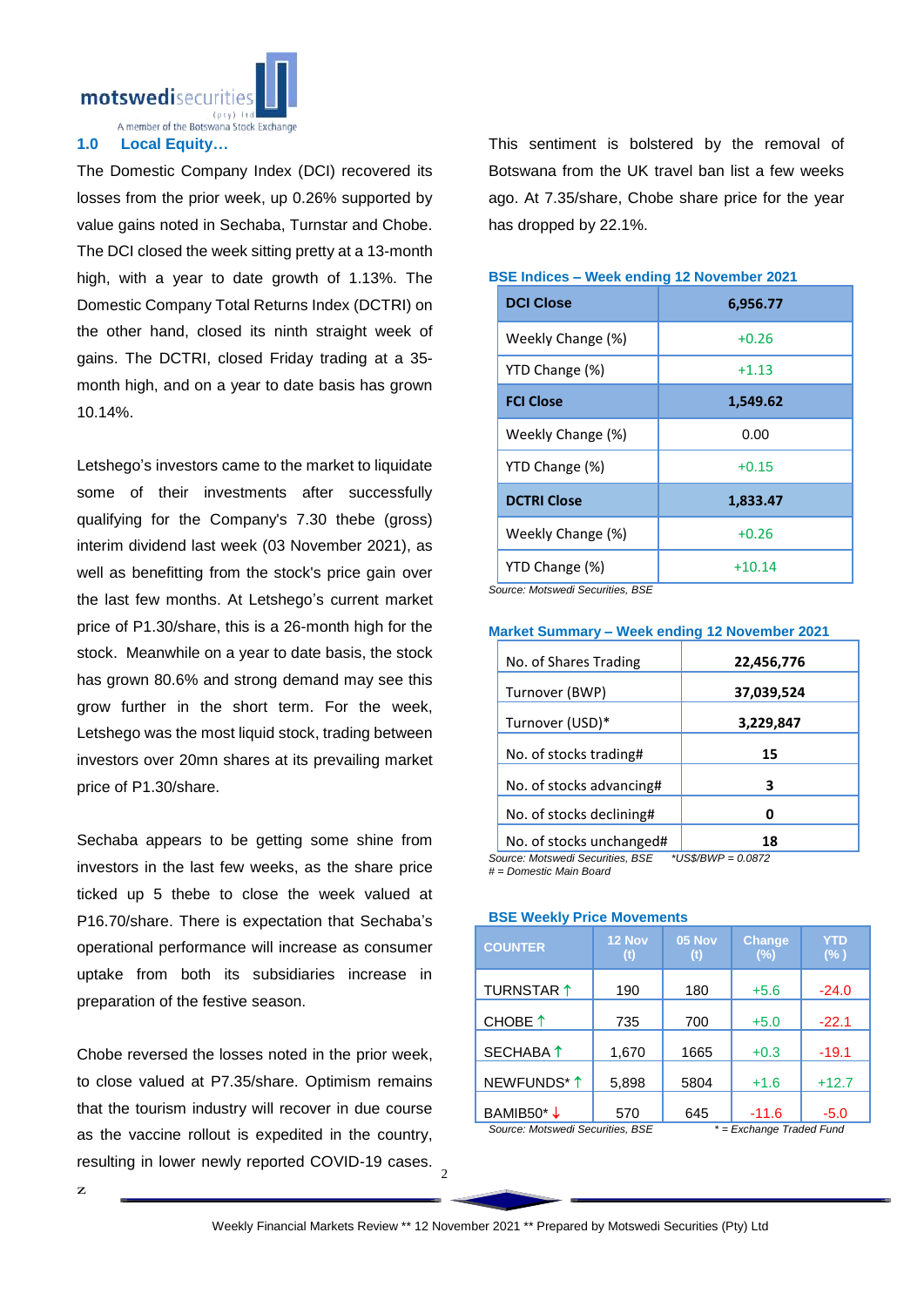

## **2.0 Company Announcements (on BSE X-News)**

**Letlole La Rona**'s Directors wish to advise Unitholders that further to the Cautionary Announcement that was published on 05 October 2021, the negotiations with the two parties on the potential transactions are still in progress. The successful conclusion of these negotiations may have a material impact on the price of the Company's shares. Unitholders and investors are therefore advised to continue exercising caution when dealing in the Company's securities until such a time that the Company communicates the outcome of the negotiations.

**The Far Property Company** announced the results of the offer of scrip in lieu of cash distribution. In response to the offer by the Company of scrip in lieu of 100% of the distribution (of dividend and interest) on linked units, declared in respect of the year ending 30 June 2021, which offer closed on Friday 5 November 2021 are as follows:

- i. Unitholders holding 124,881,852 linked units, representing 27.89% of the linked units in issue elected to receive linked units (in lieu of cash) of 100% of the distribution (of dividend and interest).
- ii. Unitholders holding 128,430,515 linked units, representing 28.69 % of linked unit in issue elected to receive linked units (in lieu of cash) of 50% of the distribution (of dividend and interest).
- the cash distribution net of withholding tax,  $\frac{3}{3}$ iii. Unitholders holding 194,398,471 linked units representing 43.42% of the issued linked units did not elect to receive linked units (scrip) in lieu of 100% of the distribution payable to them, and will receive

where applicable. Payment of the distribution will be made on or before12 November 2021.

As a result, after calculation of withholding tax payable on the distribution due to each such unitholder (in respect of the dividend on a share and interest on a debenture comprising a linked unit) which is liable to such tax 12,625,368 new linked units shall be issued. and the number of issued linked units shall increase from 447,710,838 to 460,336,206. Application has been made to the Botswana Stock Exchange to approve the listing of the 12,625,368 new linked units. It is anticipated the new linked units will be listed on the BSE on the 22 November 2021. Any amendments to the dates set out hereinbefore will be advised, by way of notice on X News and in the press.

**The Far Property Company** published its Integrated 2021 Annual Report. Find it [here.](https://apis.bse.co.bw/storage/disclosures/11/2021/2524.pdf)

**Turnstar** announces the retirement of Ms Mokgadi Nteta, from its Board of Directors, with effect from 26th November 2021. Ms Nteta has served on the Turnstar Board since November 2012. Turnstar appreciates the valuable contribution made by Ms Nteta during her tenure and wishes her well in her future endeavours.

**Anglo American Plc** announces that it has purchased 15,000 of its ordinary shares of US\$0.54945 each on Exchange (as defined in the Rules of the London Stock Exchange) from Goldman Sachs International as part of its buyback programme announced on 29 July 2021. This purchase was dated 05 November 2021.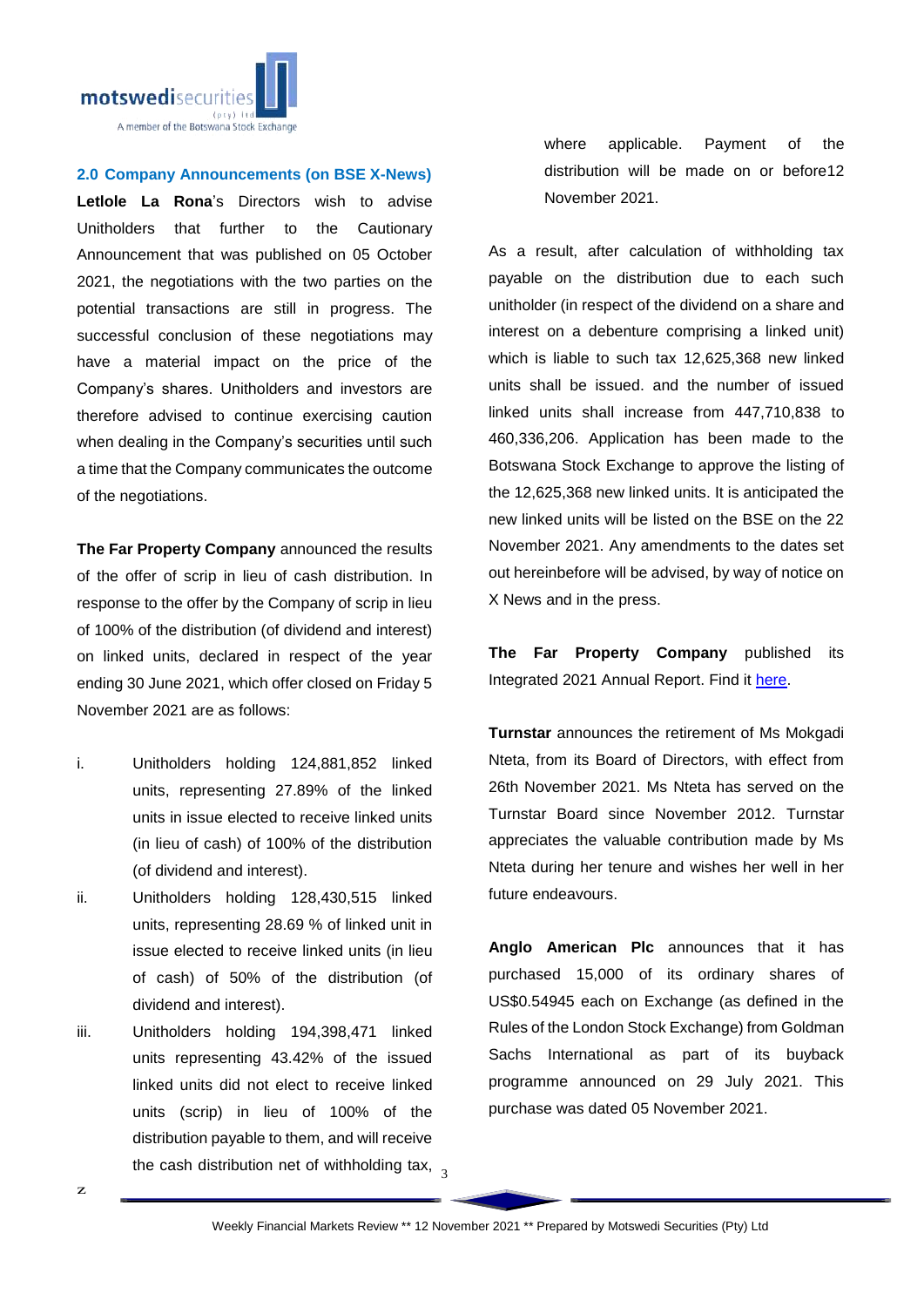

**Anglo American Plc** announces that it has purchased 425,512 of its ordinary shares of US\$0.54945 each on Exchange (as defined in the Rules of the London Stock Exchange) from Goldman Sachs International as part of its buyback programme announced on 29 July 2021. This purchase was dated 08 November 2021.

**Anglo American Plc** announces that it has purchased 14,929 of its ordinary shares of US\$0.54945 each on Exchange (as defined in the Rules of the London Stock Exchange) from Goldman Sachs International as part of its buyback programme announced on 29 July 2021. This purchase was dated 09 November 2021.

**Anglo American Plc** announces that it has purchased 572,082 of its ordinary shares of US\$0.54945 each on Exchange (as defined in the Rules of the London Stock Exchange) from Goldman Sachs International as part of its buyback programme announced on 29 July 2021. This purchase was dated 10 November 2021.

currently in the late stages of development. The  $\frac{4}{4}$ **Shumba Energy Limited**'s Board of Directors is pleased to inform all its shareholders that Shumba's renewable energy subsidiary, Shumba Renewables (Pty) Ltd ("ShuRen") has secured commitments for equity funding amounting to USD 950,000. This follows the Company's recent announcement that further to an extensive review of the Company's operations, the Company's primary focus in the immediate term going forward will be on delivery of renewable energy projects. The funds raised shall be used to advance ShuRen's projects in the region with focus on taking the Tati Solar Project to financial close. The Tati Solar Project is a world-class 100 MW solar project near the city of Francistown and is

Project was recently issued and Environmental Authorisation and awarded a Generation License.

**Anglo American Plc** announces transactions in its Ordinary Shares by a Person Discharging Managerial Responsibilities ("PDMR") in respect of the Company's Sharesave Plan, a UK HM Revenue & Customs ("HMRC") approved all-employee Save As You Earn ("SAYE") share option plan under which employees are able to save from their monthly salary funds to exercise share options at the end of the savings period at a fixed discounted option price. In accordance with Article 19 of the UK Market Abuse Regulation, the relevant FCA notifications are set out [here.](https://apis.bse.co.bw/storage/disclosures/11/2021/2521.pdf)

**The International Finance Corporation** (the Issuer) posted a notice to meeting to its noteholders. Pursuant to Condition 13 (Notices) of the Terms and Conditions of the Notes (the Terms and Conditions), the Issuer hereby gives notice that a meeting of holders (the Noteholders) of BWP260,000,000 floating rate amortizing notes due 20 September 2024 (BSE Code: IFC001 with ISIN BW 000 000 1882) (the Notes) issued under the Issuer's Pan-African Domestic Medium Term Note Programme (the Programme) listed on the Botswana Stock Exchange (BSE), will be held on Friday , 03 December 2021 at 10h00 by electronic communication as set out in paragraph 8 below (the Noteholders Meeting) at which Extraordinary Resolution and Ordinary Resolution set out below will be considered and, if deemed fit, passed with or without modification. Find the full announcement [here.](https://apis.bse.co.bw/storage/disclosures/11/2021/2522.pdf)

**Newfunds ILBI** finalised a distribution to holders of NewFunds ILBI ETF securities recorded as such in the register on Friday, 19 November 2021, for the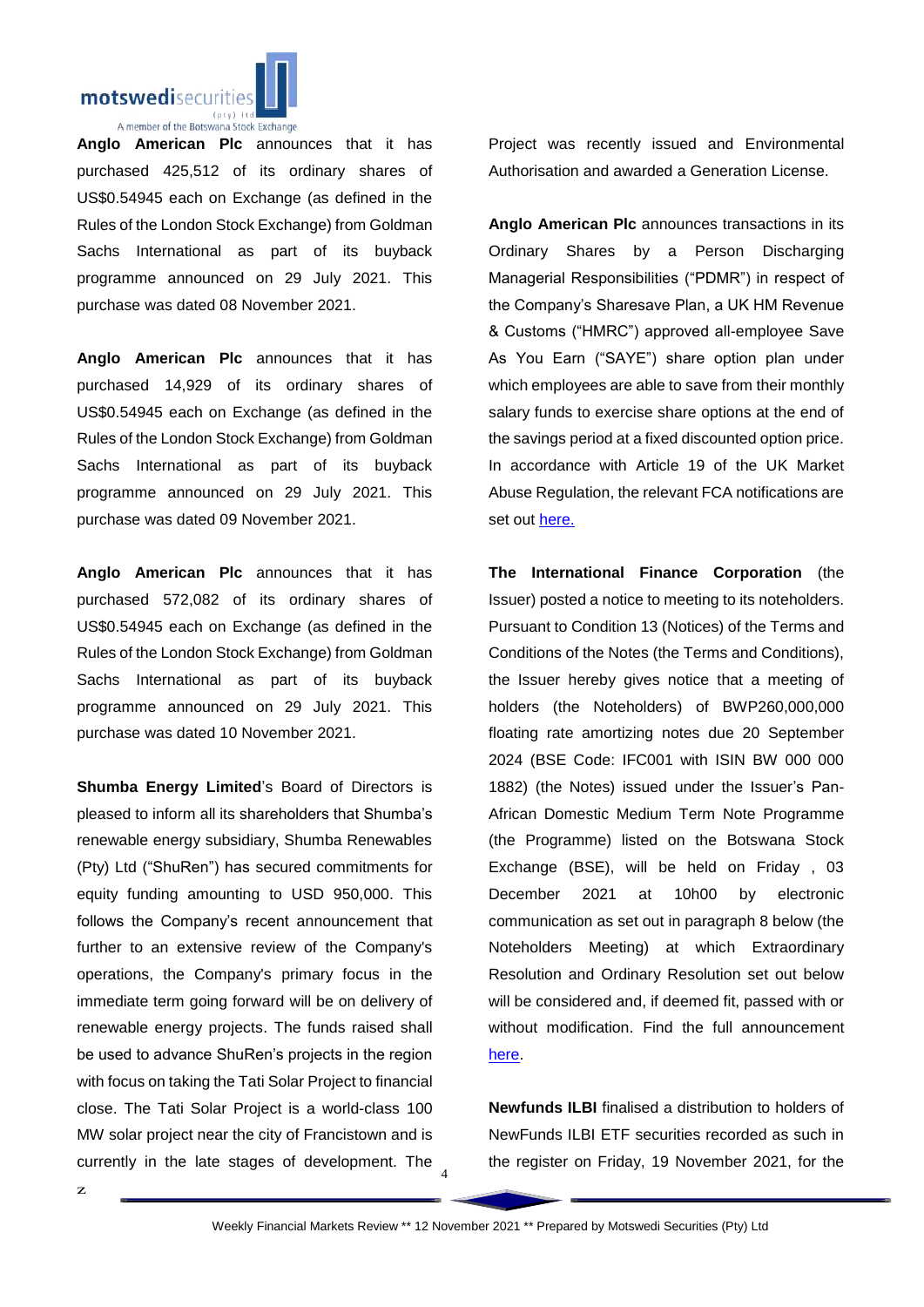

month ended 31 October 2021. Find the schedule [here.](https://apis.bse.co.bw/storage/disclosures/11/2021/2518.pdf)

**Shumba Energy Limited** further noted that pursuant to the announcement released on 28 September 2021 whereby the Company announced that it intends to redomicile to Botswana wishes to inform the investors that the company has revised the timetable for the redomiciling. Find the revised timetable [here.](https://apis.bse.co.bw/storage/disclosures/11/2021/2520.pdf)

**Tlou Energy Limited** is focussed on delivering secure, sustainable, and clean power solutions in Botswana and sub‐Saharan Africa. At the Lesedi Power Project ("Lesedi") Tlou and hydrogen technology partner Synergen Met are working on combining large, established natural gas reserves with abundant solar energy to produce green hydrogen, thus providing a complementary range of cleaner and greener power generation options. The Company has secured a 10MW Power Purchase Agreement (PPA) with Botswana Power Corporation and power dispatch under this PPA will help displace existing carbon‐intensive power. The construction of transmission lines to connect Lesedi to the existing power grid is expected to be completed in 2023. The prototype hydrogen production unit is being designed, built and tested in Brisbane prior to transportation to Lesedi in 1H22, when production trials will commence. The successful production of hydrogen and solid carbon products could allow the Company to achieve early‐stage revenue ahead of gas‐to‐power revenue under the 10MW PPA. Read the full announcement [here.](https://apis.bse.co.bw/storage/disclosures/11/2021/2517.pdf)

## **3.0 Foreign Exchange…**

climbed to a 16-month high midweek against a  $_5$ The US dollar was down on Friday but in line to close its third consecutive week of gains. The greenback

number its peers, following the release of the highest inflation data published in over three decades. The annual US consumer price data increased to 6.2%, in its largest rise in four months. For September 2021, US inflation data was at 5.4%. The strong readings increased market expectations that the US Federal Reserve will be raising interest rates next year, as early as July.

The dollar's rally was, however, capped by a survey conducted by the University of Michigan that showed a large drop in US consumer sentiment in the first few weeks of November 2021 to its lowest level in 10 years as a result of the surging consumer prices disrupting the living standards of households'.

The euro fell to a 16-month low against the US dollar, as investors took on bearish position on the outlook of currency. This position firmed further as it appeared that the European Central Bank seemed unlikely to switch on its very dovish monetary policy stance in the short term given the Eurozone's slowing economy.

## **Domestic Exchange rates**

| <b>Currency</b>          | 12 Nov | 05 Nov | <b>Change</b><br>(%) | YTD<br>(%) |
|--------------------------|--------|--------|----------------------|------------|
| 罂<br>US\$/BWP            | 0.0872 | 0.0876 | $-0.46$              | $-7.33$    |
| Ň<br>ZAR/BWP             | 1.3333 | 1.3338 | $-0.04$              | 0.29       |
| TO.<br>EUR/BWP<br>↑      | 0.0762 | 0.0758 | 0.53                 | $-9.29$    |
| 픪푽<br>GBP/BWP            | 0.0652 | 0.0649 | 0.46                 | $-9.19$    |
| $\bullet$<br>↑<br>JPY/BW | 9.9600 | 9.9500 | 0.10                 | $-2.64$    |
| CNH/BWP                  | 0.5567 | 0.5604 | $-0.66$              | $-15.23$   |

*Source: Bank of Botswana*

The local unit was mixed in the week, weakening against the Chinese Yuan and the US Dollar the most in the week, while making a play for the Euro and Pound.